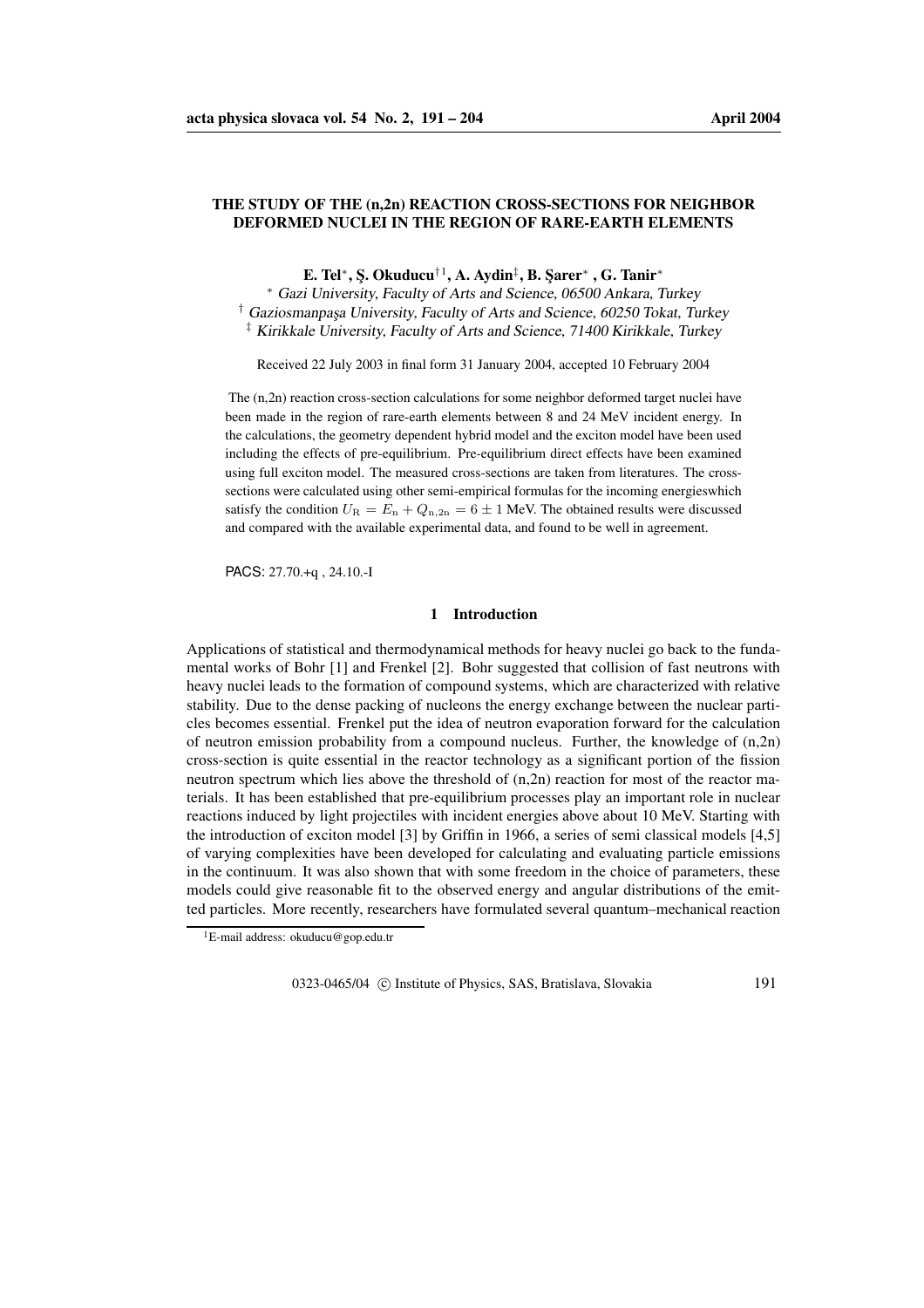theories [6,7] that are based on multi-step concepts and in which statistical evaporation at lower energies is connected to direct reactions at higher energies.

The character of the nuclear deformation can be seen in the mass regions  $150 < A < 190$ and  $A > 220$ , which correspond respectively to the rare-earth and actinide elements. In these regions, the energies of the first excited states are smaller than those of other nuclei and they have large values of quadrupole moments as such nuclei are far away from closed-shell configurations [8,9]. The knowledge of these cross-sections should be useful for studying the accuracy of the statistical model in describing the (n,2n) reactions on nuclei which are deformed and/or lie off the stability line. In present paper, by using equilibrium and pre-equilibrium reaction mechanisms, the (n,2n) cross-section values for some neighbor deformed target nuclei between 8 and 24 MeV incident energy in the region of rare-earth elements have been calculated and compared with the experimental results.

## **2 Exciton model**

Equilibrium emission is calculated according to Weisskopf-Ewing (WE) model [10] by neglecting angular momentum. In the evaporation, the basic parameters are binding energies, inverse reaction cross-section, the pairing and the level-density parameters. The reaction cross-section for the incident channel  $\alpha$  and exit channel  $\beta$  can be written as

$$
\sigma_{ab}^{\text{WE}} = \sigma_{ab}(E_{\text{inc}}) \frac{\Gamma_b}{\sum_{b'} \Gamma_{b'}},\tag{1}
$$

where  $E_{\text{inc}}$  is the incident energy. In Eq. (1),  $\Gamma_b$  can be also expressed as

$$
\Gamma_b = \frac{2s_b + 1}{\pi^2 \hbar^2} \mu_b \int d\varepsilon \sigma_b^{\text{inv}}(\varepsilon) \varepsilon \frac{\omega_1(U)}{\omega_1(E)},
$$

where U,  $\mu_b$ ,  $s_b$ ,  $\sigma_b^{\text{inv}}$  are the excitation energy of the residual nucleus, the reduced mass, the spin, and the inverse reaction cross-section, respectively. The total single-particle level density is taken as,

$$
\omega_1(E) = \frac{1}{\sqrt{48}} \frac{\exp\left[2\sqrt{\alpha(E - D)}\right]}{E - D}; \qquad \alpha = \frac{6}{\pi^2} g,
$$
\n(2)

where E, D, and g are the excitation energy of the compound nucleus, the pairing energy, and the single particle level density, respectively.

The exciton model uses a unified model based on the solution of the master equation [11] in the form proposed by Cline [12] and Ribansky et al. [13]. Integrating the master equation over time,

$$
-q(n,t=0) = \lambda^+(E, n+2)\tau(n+2) + \lambda^-(E, n-2)\tau(n-2)
$$
  
 
$$
-[\lambda^+(E, n) + \lambda^-(E, n) + W_\lambda(E, n)]\tau(n),
$$
 (3)

where  $q(n,t = 0)$  is the initial condition on the process.  $\tau(n)$  is the solution of the master equation which represents the time during which the system remains in a state of  $n$  excitons. The  $\lambda^+(E, n)$  and  $\lambda^-(E, n)$  are the internal transition rates and the use of master equation (3),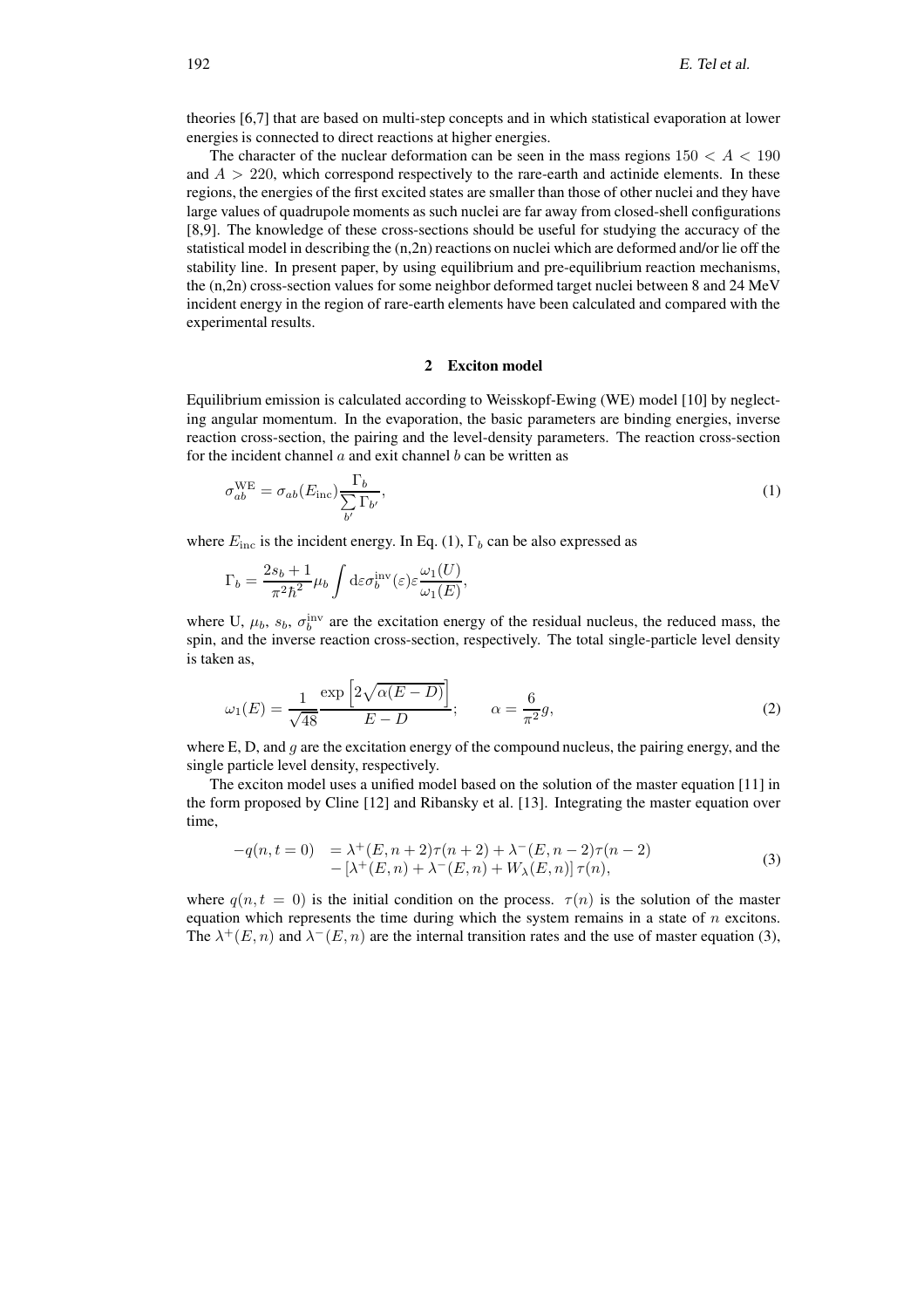which includes both the probabilities of transition to equilibrium  $\lambda^+(E,n)$  and probabilities of return to less complex stage  $\lambda^-(E, n)$ .  $W_\lambda(E, n)$  is the emission rate for a state with an nexciton configuration. Expressions formally identical to the conventional Weisskopf 's ones for the evaporation from the compound nucleus are thus obtained, with the only difference deriving from the introduction of the densities of particle  $(p)$  and hole  $(h)$  states. In order to solve the system of algebraic equations (3), it was used the algorithm proposed by Akkermans et al. [14], which gives an accurate result for any initial condition of the problem.

The methods proposed by Cline [11,12] and Kalbach [15] were used to calculate the probability of nucleon emission. They obtained the expressions for emission probability applying the principle of detailed balance in a way similar to that in the evaporation model. The probability of emission  $W_b(E, n, \varepsilon_b)$  of a nucleon b with energy  $\varepsilon_b$  from a state with p excited particles and h holes ( $n$  excitons) is given by

$$
W_b(E, n, \varepsilon_b) = \frac{2s_b + 1}{\pi^2 \hbar^3} \varepsilon_b \mu_b \sigma_b^{\text{inv}}(\varepsilon_b) \frac{\omega(p - p_b, h, U)}{\omega(p, h, E)} Q_b(p, h), \tag{4}
$$

where factor  $Q_b(p, h)$ , which takes into account the difference between neutrons and protons, can be used in the Kalbach Form [15] or as proposed by Gupta [16]. In both cases it is guaranteed that if  $n > n_{eq}$  then  $Q_b(p, h) \equiv 1$ . Moreover, both factors are equal if quantity of neutrons in the compound nucleus is equal to that of protons. The results obtained show that the relative importance of using factor  $Q$  increases with the mass number and that it is decisive in the case of medium and heavy nuclei, where the neutron-proton difference is appreciable [16].

It is well known that during nucleon scattering in the vibrational nuclei there occur processes of direct excitation of low excitation energy levels of collective type. At the latest specialists' meetings on nuclear data calculation it was pointed out that a correct description of the high-energy emission spectrum in neutron-induced reactions could be obtained only if direct processes were taken into account. The experimental evidence in support of this type of mechanism has been confirmed by the latest experiment with the  $(n, n')$  reactions with a very good resolution [17,18]. In the experimental spectra, we can clearly see a structure of peaks which corresponds to the excitations of the direct type. The parametrization was adopted in Ref. [19] to describe this phenomenon. In accordance with this parametrization, the differential cross-section of neutron emission by the direct interaction in the  $(n, n')$  reaction can be written as,

$$
\frac{\mathrm{d}\sigma_{ab}^{\mathrm{dir}}}{\mathrm{d}\varepsilon_b}(\varepsilon_b) = \left[\frac{2\mu}{\hbar^2}\right] \frac{V}{(k_a R)^2} \frac{k_b}{k_a} P_a(\varepsilon_a) P_b(\varepsilon_b) V_R^2 \sum_{\lambda=2}^3 \frac{\beta_\lambda^2}{(2\lambda+1)} \delta(U-\omega_\lambda),\tag{5}
$$

where V,  $R$ ,  $V_R$  are the volume of the nuclei, the radius of nuclei, and the potential well depth taken to be 48 MeV, respectively.  $P_a(\varepsilon_a) = 4k_a K_a/(k_a + K_a)$  is the coefficient of the penetrability,  $k_a$  and  $K_a$  being particle momenta inside and outside the nucleus.  $\beta_{\lambda}$  and  $\omega_{\lambda}$  are deformation and energy parameters which correspond to the target nucleus levels of the collective type. Only the octupolar and quadrupolar oscillations are considered. The  $\omega_2$ ,  $\beta_2$  values for even nuclei were taken from Ref. [20]. In the case of odd nuclei, on the assumption of a weak bond, the values corresponding to the neighbouring even nucleus are used. The  $\omega_3$ value was taken from Ref. [21]. The octupolar deformation parameters were calculated from  $\beta_3^2 = (2\lambda + 1)\omega_3$  [MeV]/1000. Capote et al. have replaced the function  $\delta(U - \omega_\lambda)$ , which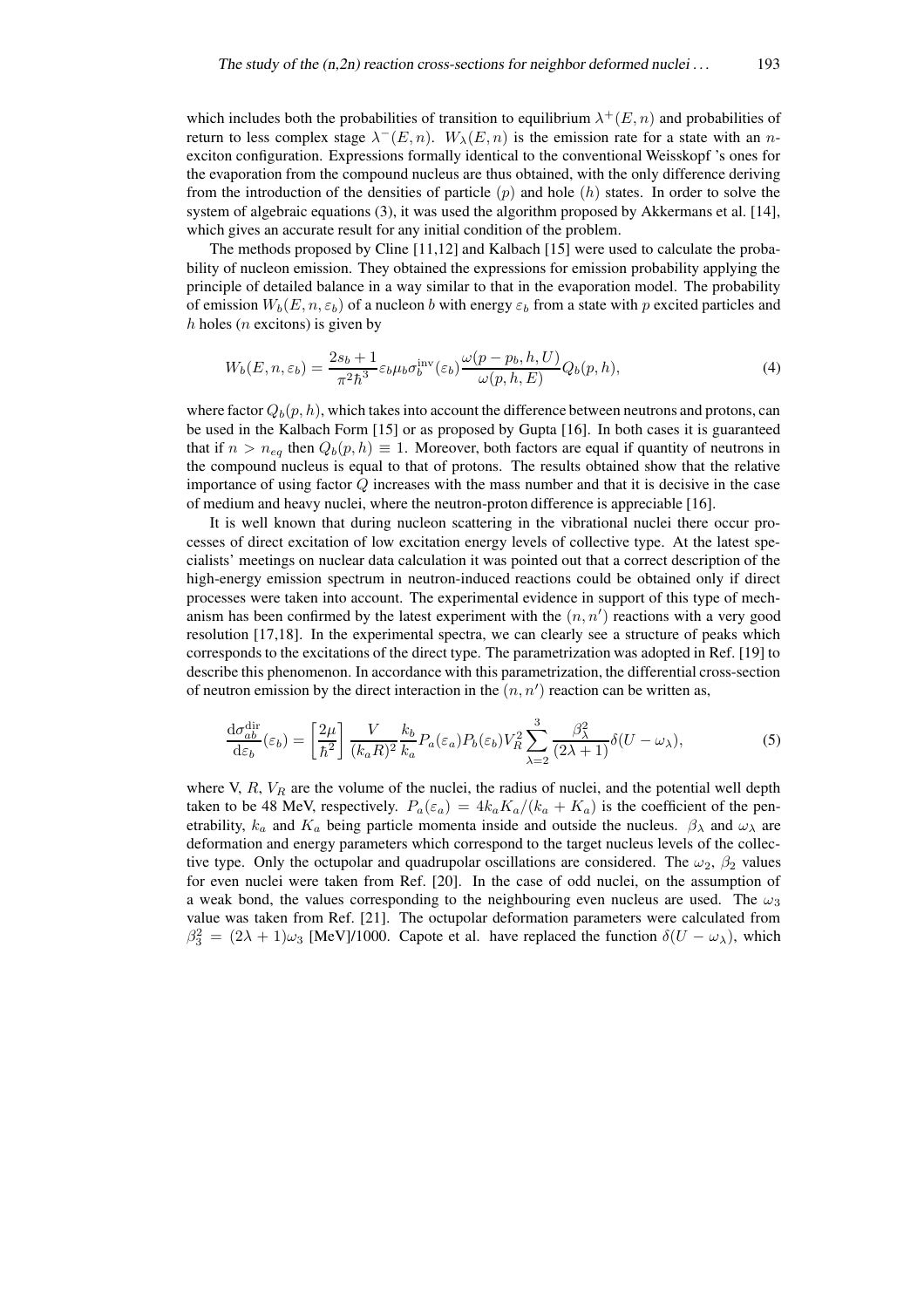relates the excitation energy of the residual nucleus to the energy the collective state and to emission energy, by Gaussian whose semi-width is chosen to taking into account the experimental energy resolution. The parametrization used in Eq. (5) assumes the superficial nature of the direct interaction.

### **3 Geometry Dependent Hybrid Model**

The hybrid model for pre-compound decay is given by Blann and Vonach [22] as

$$
\frac{\mathrm{d}\sigma_v(\varepsilon)}{\mathrm{d}\varepsilon} = \sigma_R P_v(\varepsilon),\tag{6}
$$

and

$$
P_{\upsilon}(\varepsilon)d\varepsilon = \sum_{\substack{n=n_0\\ \Delta n = +2}}^{\bar{n}} \left[ \frac{n\chi_{\upsilon}N_n(\varepsilon, U)}{N_n(\varepsilon, U)} \right] g d\varepsilon \left[ \frac{\lambda_c(\varepsilon)}{(\lambda_c(\varepsilon) + \lambda_+(\varepsilon))} D_n, \right] \tag{7}
$$

where  $\sigma_R$  is the reaction cross-section,  $n\chi_\nu$  is the number of particle type  $\nu$  (proton or neutron) in n exciton hierarchy,  $P_v(\varepsilon)$ d $\varepsilon$  represents number of particles of the  $\nu$  (neutron or proton) emitted into the unbound continuum with channel energy between  $\varepsilon$  and  $\varepsilon + d\varepsilon$ . The quantity in the first set of square brackets of Eq. (7) represents the number of particles to be found (per MeV) at a given energy  $\varepsilon$  for all scattering processes leading to an "n" exciton configuration.  $\lambda_c(\varepsilon)$  is emission rate of a particle into the continuum with channel energy  $\varepsilon$  and  $\lambda_+(\varepsilon)$  is the intranuclear transition rate of a particle. It has been demonstrated that the nucleon-nucleon scattering energy partition function  $N_n(E)$  is identical to the exciton state density  $\rho_n(E)$ , and may be derived by the certain conditions on N-N (nucleon-nucleon) scattering cross-sections [23]. The second set of square brackets in Eq. (7) represents the fraction of the  $\nu$  type particles at a energy which should undergo emission into the continuum, rather than making an intranuclear transition. The  $D_n$  represents the average fraction of the initial populatin surviving to the exciton number being treated.

Early comparisons among experimental results, pre-compound exciton model calculations, and intranuclear cascade calculationsindicated that the exciton model gave too few pre-compound particles and that these were too soft in spectral distribution for the expected initial exciton configurations. The intranuclear cascade calculations results indicated that the exciton model deficiency resulted from a failure to properly reproduce enhanced emission from the nuclear surface [22].

In order to provide a first order correction for this deficiency the hybrid model was reformulated by Blann and Vonach. In this way the diffuse surface properties sampled by the higher impact parameters were crudely incorporated into the pre-compound decay formalism, in the geometry dependent hybrid model (GDH). The differential emission spectrum is given in the GDH as

$$
\frac{\mathrm{d}\sigma_v(\varepsilon)}{\mathrm{d}\varepsilon} = \pi \lambda^2 \sum_{l=0}^{\infty} (2l+1) T_l P_v(l, \varepsilon),\tag{8}
$$

where  $\lambda$  is the reduced de Broglie wavelength of the projectile and  $T_l$  represents transmission coefficient for  $l<sup>th</sup>$  partial wave. Using the total pre-compound neutron emission spectrum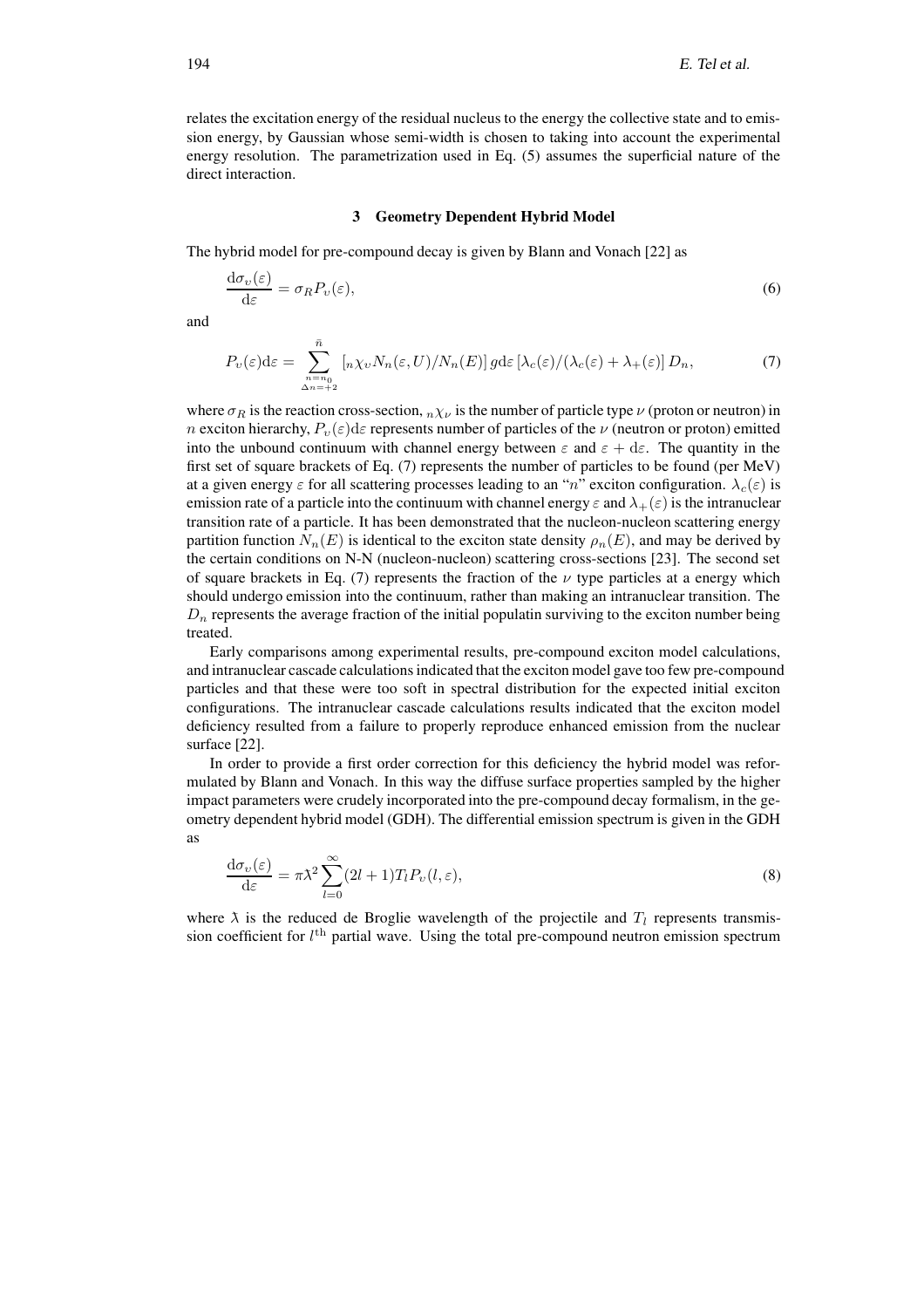$d\sigma_n(\varepsilon)/d\varepsilon$ , the cross-section which could be involved in the emission of two neutrons is calculated as

$$
\sigma_{2n} = \int\limits_{U=0}^{E-B_{2n}} \frac{d\sigma_n(\varepsilon)}{d\varepsilon} d\varepsilon,
$$

where  $B_{2n}$  represents the sum of the first and the second neutron binding energies.

The geometry dependent influences are manifested in two distinct mannersin the formulation of the GDH model. The more obvious is the longer mean free path predicted for nucleons in the diffuse surface region. The second effect is less physically secure, yet seems to be important in reproducing experimentalspectral shapes. The nuclear density distribution used in the GDH model is a Fermi density distribution function,  $\rho(R_l) = \rho_s [\exp(R_l - C)/0.55 f m + 1]^{-1}$ , where  $\rho_s$ is the density at the center of nucleus, and  $C = 1.07A^{1/3}$  fm taken from electron scattering results [24]. The radius for the  $l^{\text{th}}$  entrance channel partial was defined by  $R_l = \lambda(l + 1/2)$ . In the GDH model, the fermi energies and nuclear densities are defined to impact parameter  $\mathbb{R}_l$ .

### **4 Semi-empirical formulas for (n,2n) reaction cross-section**

Q-value plays an important role on  $(n,2n)$  cross-sections at given incident neutron energy  $E_n$ . However, it is essential to look for the dependence of  $(n,2n)$  cross-sections on the asymmetry parameter at a given maximal residual excitation energy,  $U_{\rm R} = E_{\rm n} + Q_{\rm n,2n} = 6 \pm 1$  MeV. The (n,2n) reaction has been frequently investigated in the past. Until now a large number of experimental data have been published on the  $(n,2n)$  reaction cross-sections induced by 14 to 15 MeV neutrons (see, for example, the Computer index of Neutron Data bibliographic catalogue). Most of the experimental data are taken at energies near 14 MeV neutron energy. There are several formulas describing the isotopic dependence of cross-sections for different reactions at neutron energy of 14.5 MeV. The measured cross-sections exhibit a large gradient for the lighter masses  $(Z \leq 30)$  with increasing asymmetry parameter and then become almost constant for medium and heavy mass nuclei (starting from  $A \leq 100$ ) [25]. Recently and many years ago the various attempts [26-29] were made to describe the compiled experimental values by formula relating the neutron-induced cross-sections to the  $s = (N - Z)/A$  asymmetry parameter.

Konno et al. [27] have suggested a phenomenological formula for 14.9 MeV neutrons (in mb) as follows:

$$
\ln(\sigma_{n,2n}) = 7.434 \left[ 1 - 1.484 \exp(-27.37 s) \right]. \tag{9}
$$

Figure 1 shows the ratio of experimental to the calculated (n,2n) cross-sections for the incident energies  $E_n$  for the condition  $U_R = E_n + Q_{n,2n} = 6 \pm 1$  MeV, where  $U_R$  is the excitation energy of the residual nucleus. The experimental values are about  $10\n-20\%$  higher than calculated  $(n,2n)$ cross-sections for this formula. Q-values were taken from Ref. [30].

Bychkov et al. [28] have formulated for (n,2n) cross-sections as given by

$$
\sigma_{n,2n} = \begin{cases}\n1000 + 7.5A(7.8s - 0.234) & \text{if } s \le 0.13, \\
1000 + 7.5A(0.65 + s) & \text{if } s > 0.13.\n\end{cases}
$$
\n(10)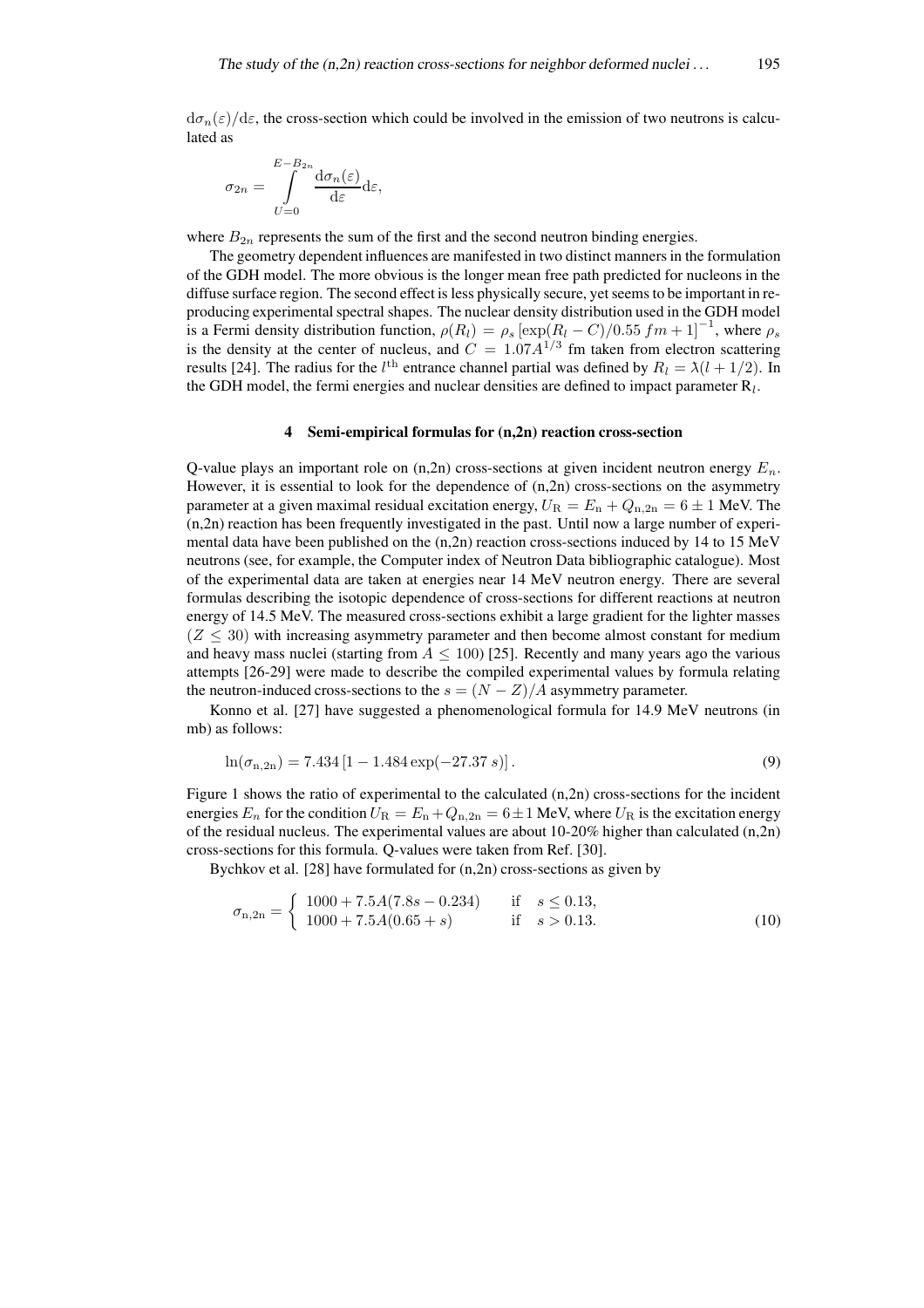

Fig. 1. The ratios of experimental (n,2n) cross-sections to the present compound-nucleus calculations versus the atomic mass number of the target nuclei, for  $U_R = 6 \pm 1$  MeV. The full line represents the linear function  $y(A) = \sigma_{\exp{}}$ .  $/\sigma_{\text{calc.}} = 0.00351098A + 0.59$ , obtained by least-squares fit to the data. The experimental data were taken from Refs. [38-43].



Fig. 2. The ratios of experimental (n,2n) cross-sections to the present compound-nucleus calculations versus the atomic mass number of the target nuclei, for  $U_R = 6 \pm 1$  MeV. The full line represents the linear function  $y(A) = \sigma_{\exp{}}$ .  $/\sigma_{\text{calc.}} = 0.00000099A + 0.90$ , obtained by least-squares fit to the data. The experimental data were taken from Refs. [38-43].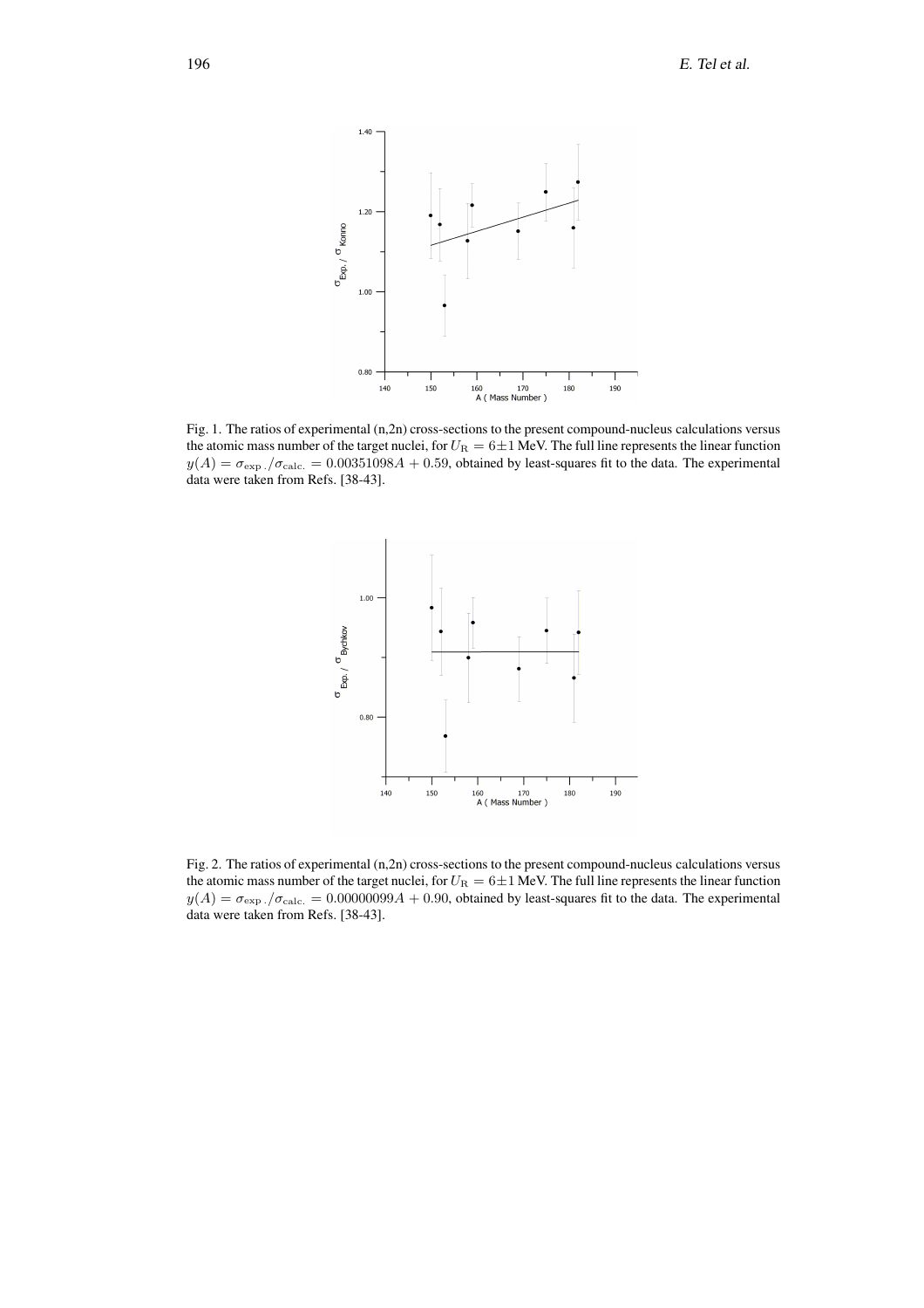

Fig. 3. The ratios of experimental (n,2n) cross-sections to the present compound-nucleus calculations versus the atomic mass number of the target nuclei, for  $U_R = 6 \pm 1$  MeV. The full line represents the linear function  $y(A) = \sigma_{\text{exp}}$ ,  $/\sigma_{\text{calc}} = 0.0014509A + 0.58$ , obtained by least-squares fit to the data. The experimental data were taken from Refs. [38-43].

Figure 2 shows the ratio of experimental to the calculated (n,2n) cross-sections. Although the experimental values are about 5-10% lower than the calculated, there is a good agreement between the calculated and measured (n,2n) data.

The (n,2n) reaction cross-sections were also studied by Pearlstein [29] using the following formula,

$$
\sigma_{n,2n}(E) = \sigma_{ne} \frac{\sigma_{n,M}}{\sigma_{ne}} \frac{\sigma_{n,2n}(E_{\text{inc}})}{\sigma_{n,M}},\tag{11}
$$

where  $E_{inc}$  is the incident neutron energy and  $\sigma_{ne}$  nonelastic cross-section. The sum of the (n,n'), (n,2n), (n,3n), etc. cross-sections belonging to this class is given the symbol  $\sigma_{n,M}$ . Figure 3 shows the ratio of experimental to the calculated (n,2n) cross-sections. The experimental values are about 10-20% lower than the calculated (n,2n) cross-sections.

## **5 Results and discussion**

In this study, (n,2n) reaction cross-sections for  $^{150}$ Nd,  $^{152}$ Sm,  $^{153}$ Eu,  $^{158}$ Gd,  $^{159}$ Tb,  $^{169}$ Tm,  $175$ Lu,  $181$ Ta, and  $182$ W were calculated using equilibrium and pre-equilibrium reaction mechanisms. The equilibrium calculations were made by using Weisskopf-Ewing (WE) model. Exciton model and geometry depended hybrid model were used for pre-equilibrium calculations. The calculations have been made in the framework of the GDH model using ALICE/LIVERMORE-82 computer code [31]. The other theoretical calculations have also been made in the framework of the exciton model using PCROSS computer code [19]. The calculated excitation functions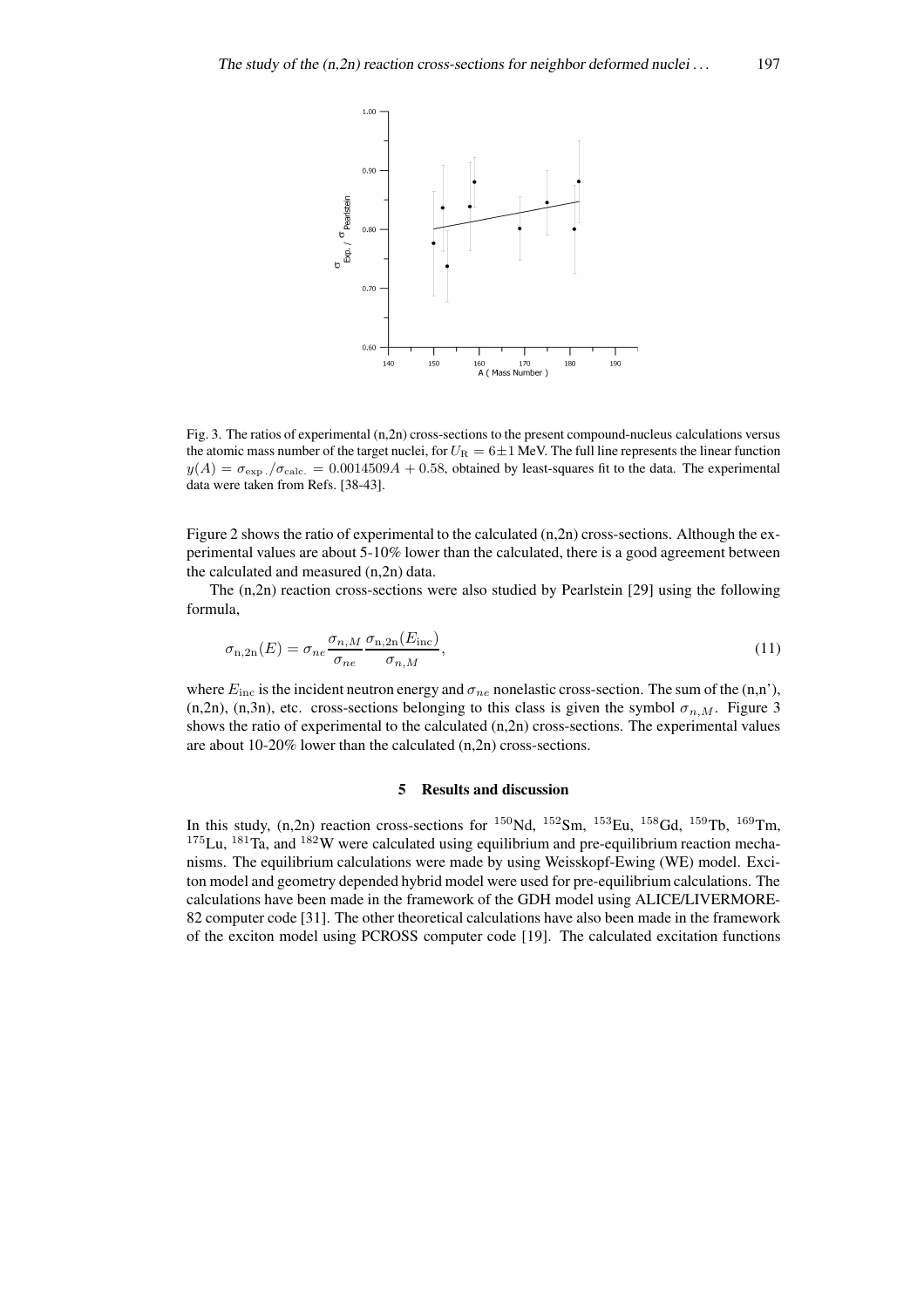have been obtained on the basis of the exciton model and geometry dependent hybrid model. In Figs. 4 to 12, the calculated (n,2n) cross-sections values have been compared with the experimental values.



Fig. 4. The calculated and experimental  $(n,2n)$  cross-section for  $150Nd(n,2n)$ . The solid curve is exciton model plus evaporation; the dashed curve is GDH model plus evaporation. The experimental data were taken from Ref. [38].

In calculations of the exciton model, PCROSS program code uses the initial exciton number as  $n_0 = 1$ , thus taking into account the direct gamma emission. Equilibrium exciton number is taken as  $\sqrt{1.4}$  gE suggested by Williams [32], after Pauli correction was modified. Single particle level density parameter q was equal to  $A/13$  in the exciton model calculation, where A is the mass number. Level density expression given by Dilg [33] was used in the evaporation model calculation. Particle-hole state density expression reported by Williams was used in the pre-equilibrium model calculation. The reaction cross-sections and the inverse cross-sections were obtained using the optical potential parameters by Wilmore and Hodgson [34], Bechetti and Greenlees [35], Huizenga and Igo [36] for neutrons, protons and alpha particles, respectively.

In calculations of the GDH model, ALICE/LIVERMORE-82 code uses the initial exciton number as  $n_0 = 3$ . In this model, it is used the initial neutron (n) and proton (p) exciton numbers in the calculations for neutron induced reactions. These exciton numbers are given by Blann and Vonach [22] as,  ${}_3X_n = 2(3Z + 2N)/(3Z + 2N + 3Z)$  and  ${}_3X_n = 2 - {}_3X_n$ . N and Z are the neuron and proton numbers of the target nuclei, respectively. The standard pairing shift (zero for odd-even nuclei, delta for odd-odd nuclei) proposed by Blann and Bisplinghoff [31] was employed as the pairing correction for GDH model calculation. In the GDH model, the level density expression using the formula with mass shell corrections was used for <sup>150</sup>Nd, <sup>152</sup>Sm,  $^{153}$ Eu,  $^{158}$ Gd,  $^{159}$ Tb,  $^{169}$ Tm, and  $^{175}$ Lu. The Fermi-gas level density expression was used for  $^{181}\mathrm{Ta}$  and  $^{182}\mathrm{W}$ .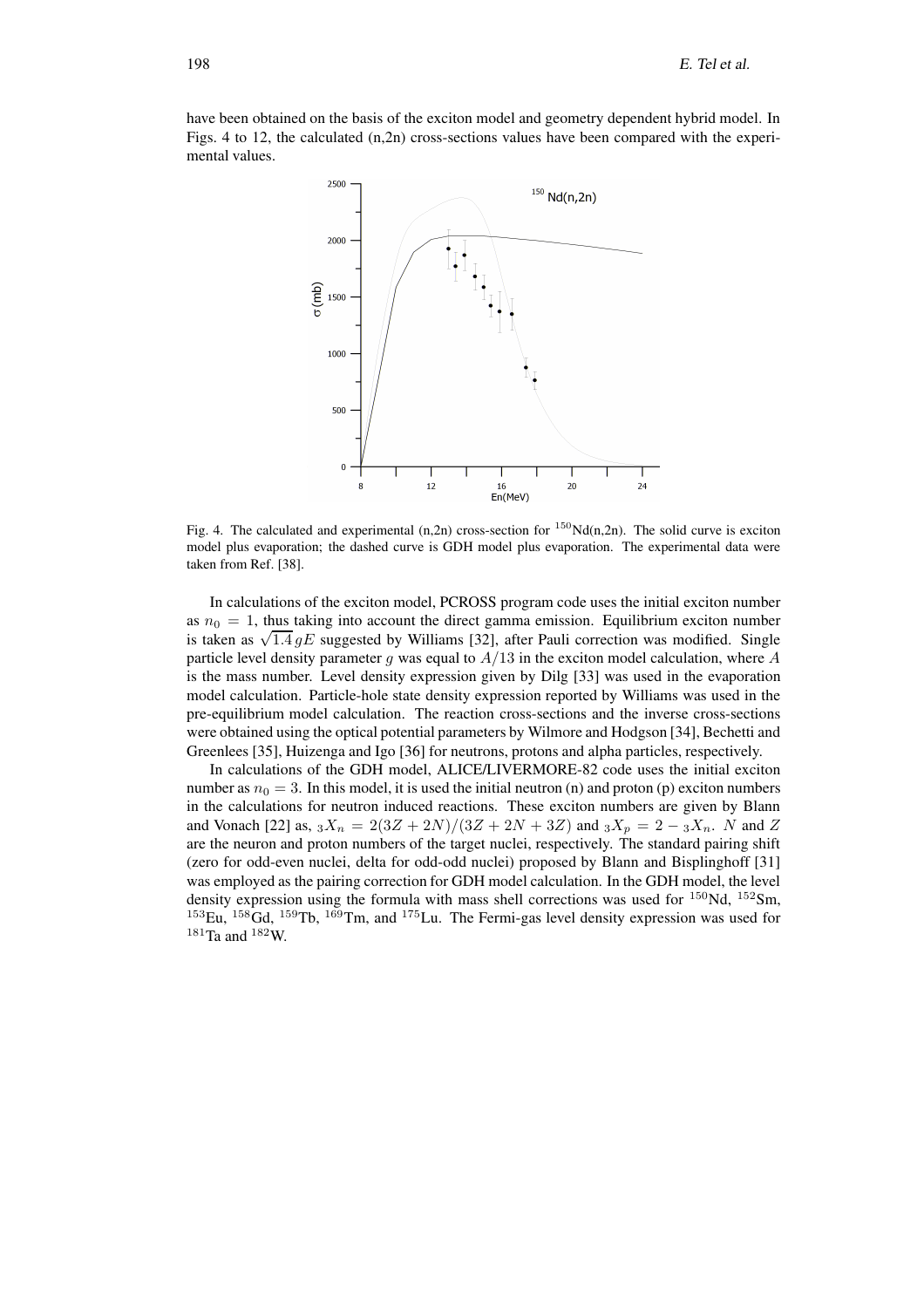

Fig. 5. The calculated and experimental  $(n,2n)$  cross-section for  $152Sm(n,2n)$ . The solid curve is exciton model plus evaporation; the dashed curve is GDH model plus evaporation. The experimental data were taken from Ref. [39].



Fig. 6. The calculated and experimental  $(n,2n)$  cross-section for  $^{153}Eu(n,2n)$ . The solid curve is exciton model plus evaporation; the dashed curve is GDH model plus evaporation. The triangle symbols were taken from Ref. [41] and the circle symbols were also taken from Ref. [40] for experimental data.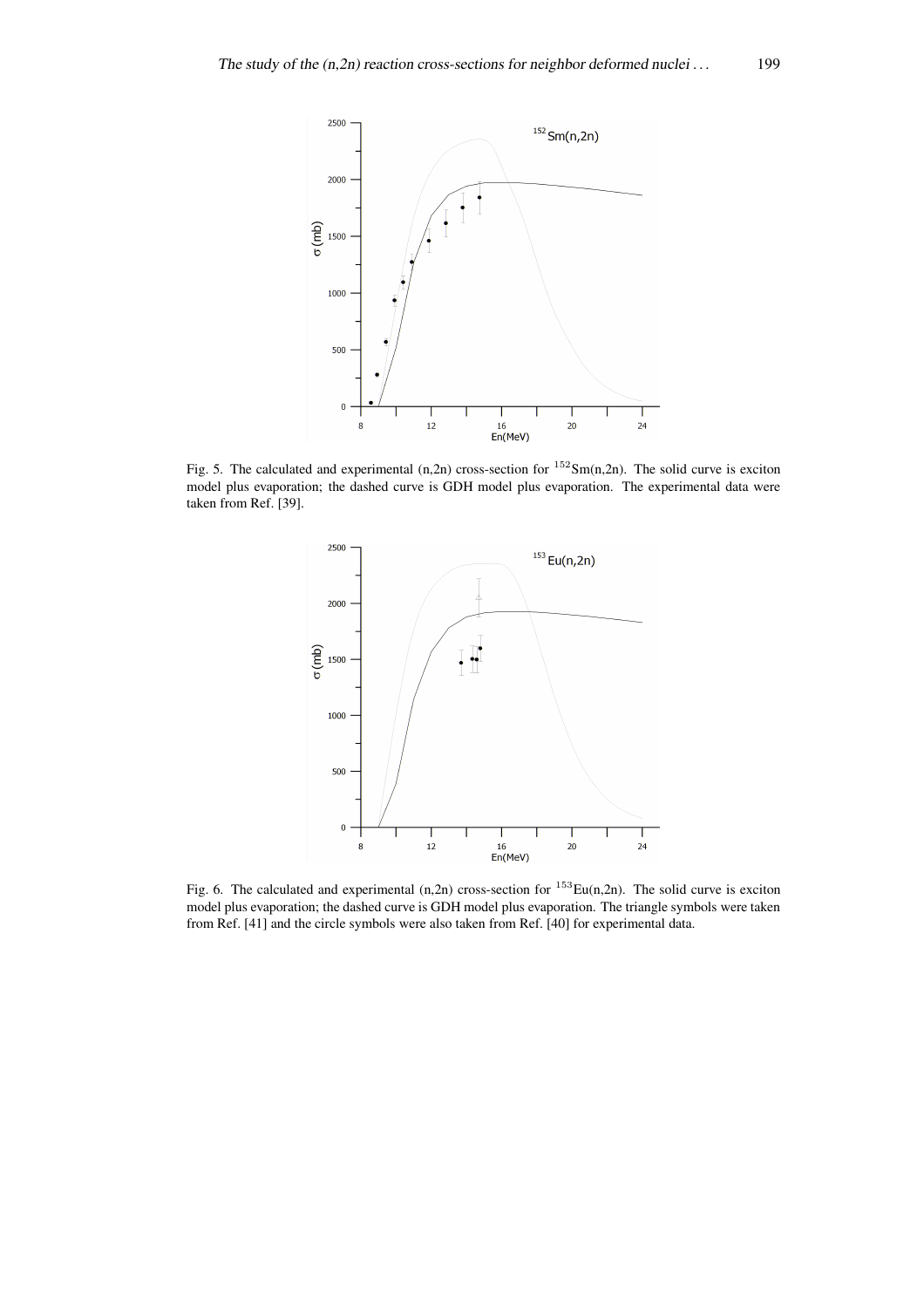

Fig. 7. The calculated and experimental (n,2n) cross-section for <sup>158</sup>Gd(n,2n). The solid curve is exciton model plus evaporation; the dashed curve is GDH model plus evaporation. The experimental data were taken from Ref.[39].



Fig. 8. The calculated and experimental  $(n,2n)$  cross-section for  $159 \text{ Tb}(n,2n)$ . The solid curve is exciton model plus evaporation; the dashed curve is GDH model plus evaporation. The triangle symbols were taken from Ref. [42] and the circle symbols were also taken from Ref. [40] for experimental data.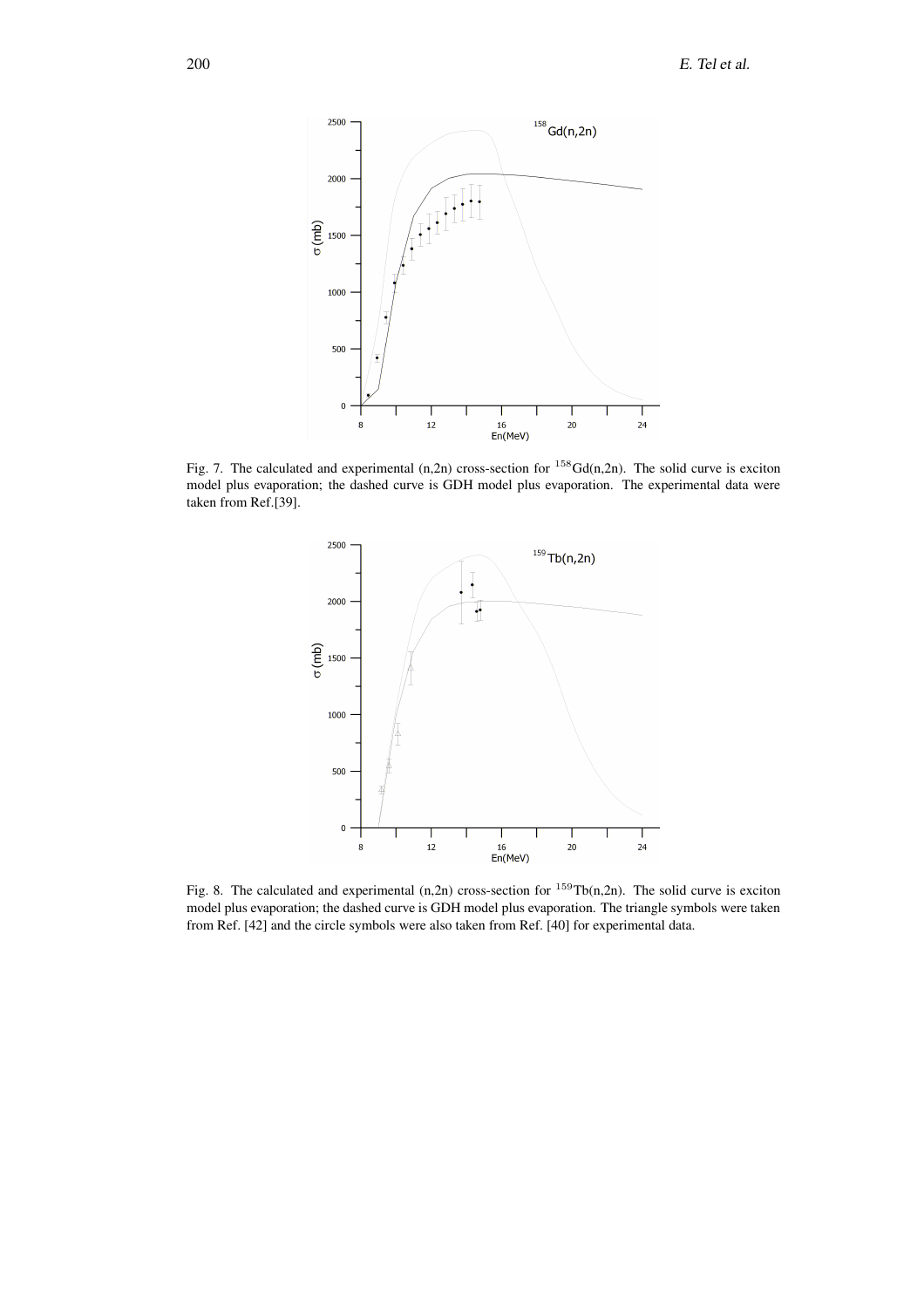

Fig. 9. The calculated and experimental (n,2n) cross-section for <sup>169</sup>Tm (n,2n). The solid curve is exciton model plus evaporation; the dashed curve is GDH model plus evaporation. The experimental data were taken from Ref. [43].



Fig. 10. The calculated and experimental  $(n,2n)$  cross-section for  $175$ Lu $(n,2n)$ . The solid curve is exciton model plus evaporation; the dashed curve is GDH model plus evaporation. The experimental data were taken from Ref. [43].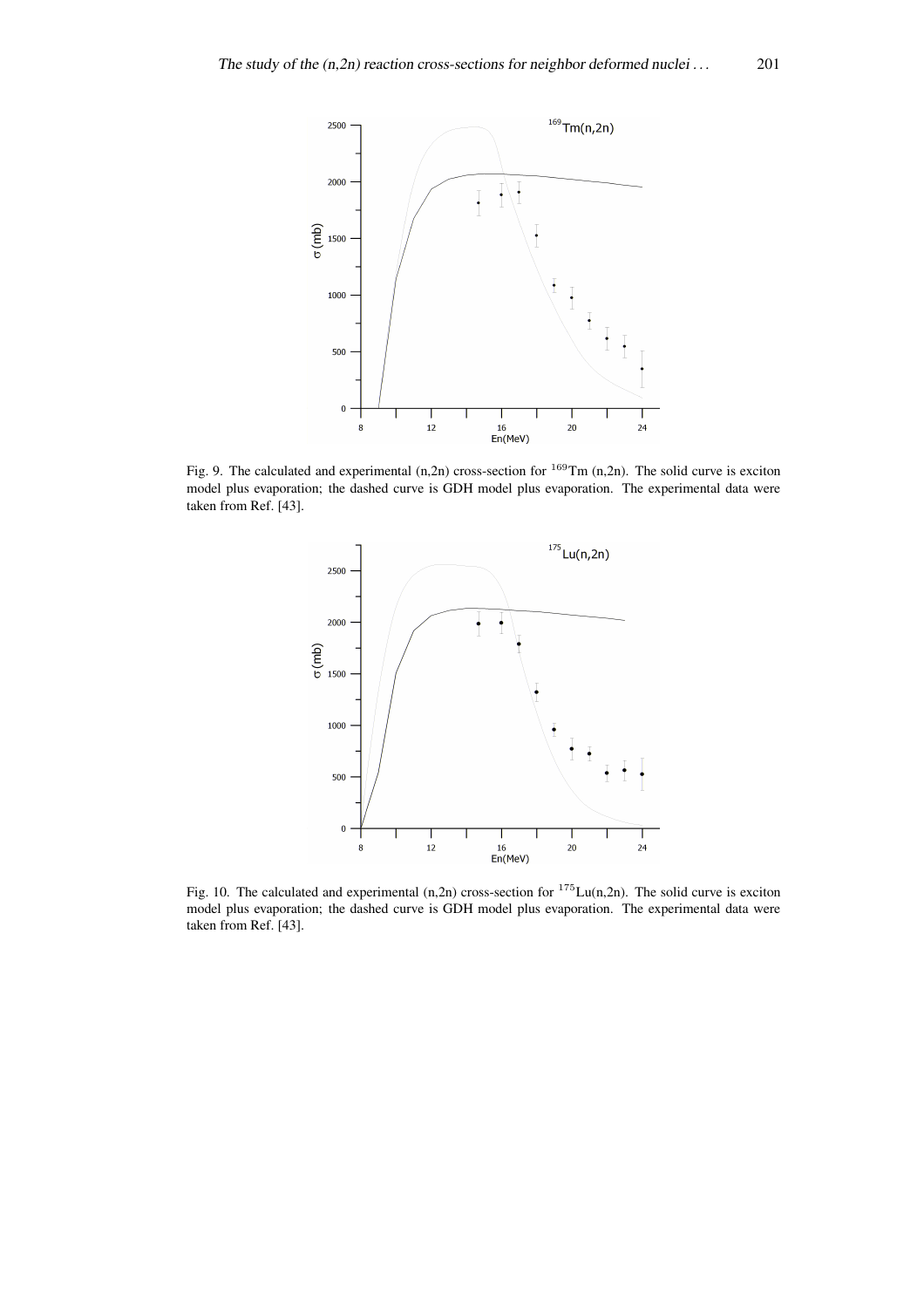

Fig. 11. The calculated and experimental  $(n,2n)$  cross-section for  $181$ Ta $(n,2n)$ . The solid curve is exciton model plus evaporation; the dashed curve is GDH model plus evaporation. The triangle symbols were taken from Ref. [32] and the circle symbols were also taken from Ref. [43] for experimental data.



Fig. 12. The calculated and experimental  $(n,2n)$  cross-section for  $^{182}$ W(n,2n). The solid curve is exciton model plus evaporation; the dashed curve is GDH model plus evaporation. The experimental data were taken from Ref. [39].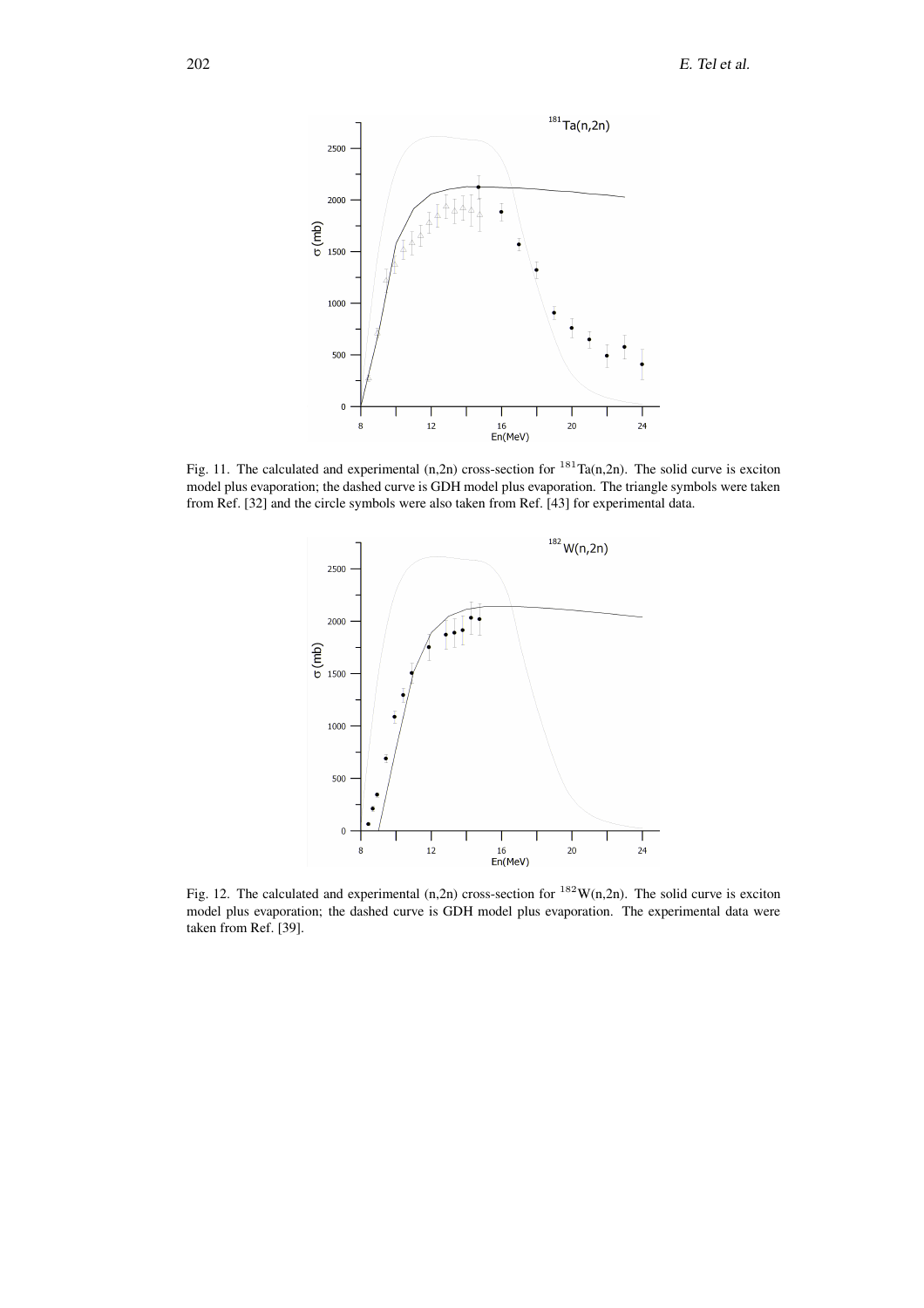The Weisskopf-Ewing (WE) model was used in both models(exciton model and GDH model) for equilibrium calculation. The exciton model (PCROSS) code uses a master equation and treat equilibrium and pre-equilibrium in a "unified" way. The level density formula of Williams was used. The Hybrid model structure is very similar to the "never-come-back" approximation of the exciton model; however, different expressions for the mean lifetimes were used. In particular, the mean lifetime of the hybrid model refers to the particle under consideration and hence depends upon out going energy  $\varepsilon$ , whereas in the usual exciton model it is related to the nuclear system as a whole and is only function of  $n$ . This results in a different expression for the internal transition rate  $\lambda_+(\varepsilon)$  that is derived from the concept of mean free path, rather than by a parametrization of the avarege transition matrix element  $\langle M^2 \rangle$  and also in a different expression for the emission rate  $\lambda_c(\varepsilon)$  occurring in the mean life time. The GDH model is made according to incoming orbital angular momentum  $l$  in order to account for the effects of the nuclear-density distribution. This leads to increased emission from the surface region of the nucleus, and thus to increased emission of high-energetic particles. The comparisons of these two models have been given in detail in Ref. [37].

We, therefore, reached the following conclusion: The  $(n,2n)$  cross-sections were calculated using other semi-empirical formulas for the incoming energies which satisfy the condition  $U_{\rm B} = E_{\rm n} + Q_{\rm n,2n} = 6 \pm 1$  MeV. The obtained results were discussed and compared with the available experimental data. The exciton model for the incoming energies about 14–15 MeV is very successful for all the neighboring deformed nuclei in the region of rare-earth elements. The GDH model calculations for the same energies are higher than the experimental values for neighbor deformed nuclei. The GDH model is about 10–15% higher than exciton model in the region of  $U_{\rm R} = E_{\rm n} + Q_{\rm n,2n} = 6 \pm 1$  MeV. However, GDH model is very successful than exciton model above the incident energy 15 MeV. In this study, these differences could be possible resulted from including the direct interactions of the exciton model. The PCROSS program code also included consideration of the direct excitation of low excitation energy levels in the calculation of  $(n, n')$ inelastic scattering spectra. Moreover, different initial exciton numbers have been used in these two models. Here the pairing energy and the mass shell correction were taken into consideration, and better results have been obtained. Especially in the region of  $U_R = 6 \pm 1$  MeV, the results obtained have been found to be well in agreement between the experimental data and the calculated values using Bychkov [28] formula, which linearly depends on the mass number A and the asymmetry parameter s.

#### **References**

- [1] N. Bohr: Nature **137** (1936) 344 ; N. Bohr: Science **86** (1937) 161
- [2] Ya.I. Frenkel: Sov. Phys. **9** (1936) 533
- [3] J.J. Griffin: Phys. Rev. Lett. **17** (1966) 478
- [4] H. Gruppelaar et al.: Nuovo Cimento **9** (1986) 1 ; H. Gruppelaar, M. Blann: Annu. Rev. Nucl. Sci. **25** (1975) 123
- [5] E. Běták: Comp. Phys. Com. 9 (1975) 92-101
- [6] H. Feshbach et al.: Annu. Phys. (NY) **125** (1980) 429
- [7] T. Tamura et al.: Phys. Rev. <sup>C</sup> **26** (1982) 379
- [8] H. Ahmadov et al.: Nucl. Phys. <sup>A</sup> **706** (2002) 313
- [9] S¸. Okuducu, H. Ahmadov: Phys. Lett. <sup>B</sup> **565** (2003) 102